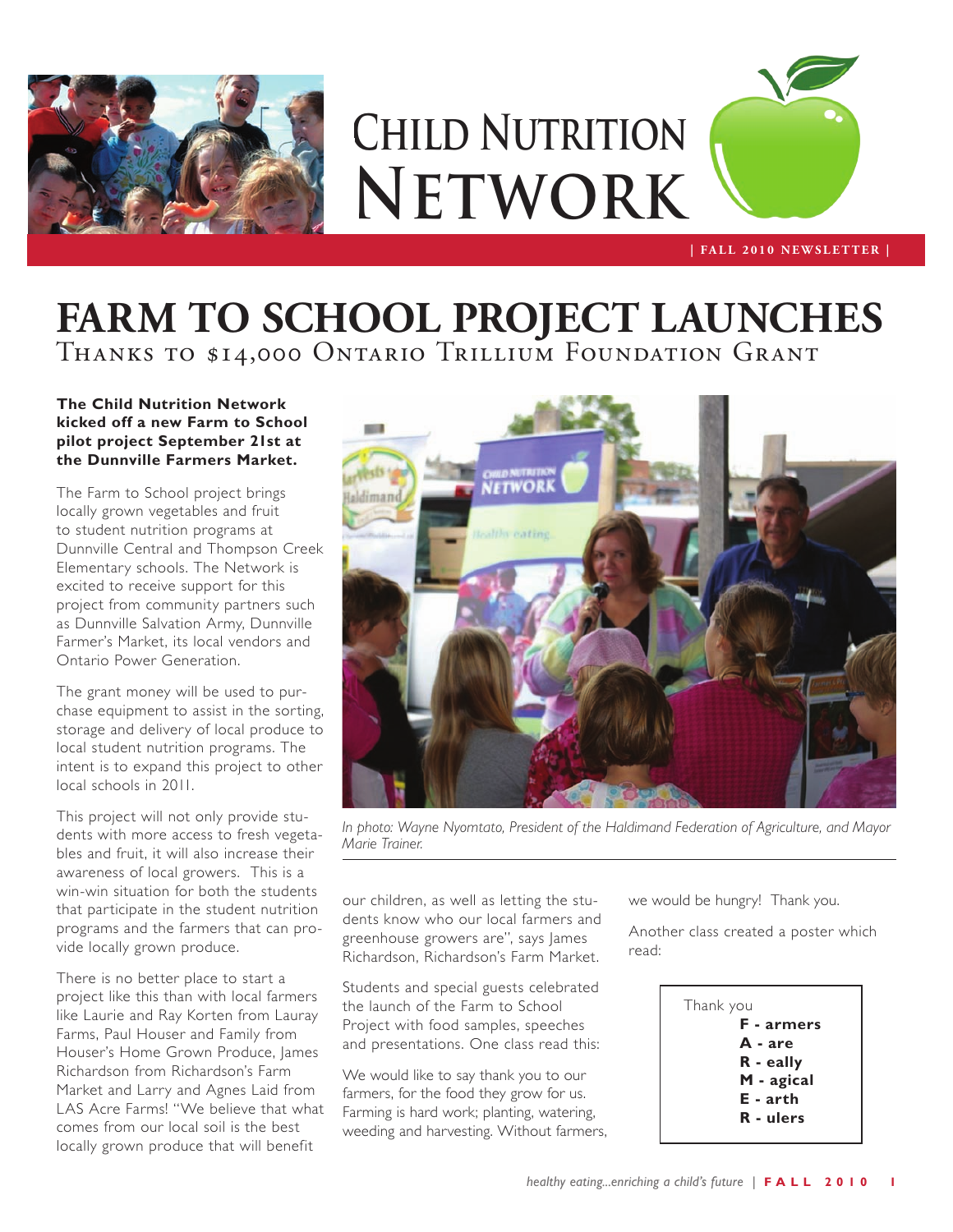### **Regional Student Nutrition Program Update**

As lead agency for the Student Nutrition Programs in the Hamilton/Niagara Region, HN REACH co-coordinated 421 student nutrition programs in Brant, Hamilton, Niagara and Haldimand and Norfolk, providing 54,065 children in local breakfast, early morning meal and lunch and snack programs over 6,189,958 meals (June 2010).

Locally, the Child Nutrition Network currently supports 38 programs, six of which have been identified as high needs.

Community partnerships continue to play an important role in student nutrition programs through the provision of financial and in-kind resources that contribute to greater community capacity and program sustainability. The following chart represents the financial support generated at the local level and by the Child Nutrition Network to sustain and build local nutrition program capacity.

#### **Local Program Support**

The Regional Online Reporting System known as 'Web-Tracker' continues to provide all student nutrition programs with the abil-



ity to record, store, recall, edit and electronically submit data. A grant renewal component was added in June 2010 and all programs were able to complete their grant requests online. The system continues to be refined and improved and, over the next few months, a new data framework will be introduced. This more robust framework will reduce reporting anomalies and provide greater user accountability.

### **\$7,300 raised to support Dunnville student nutrition programs**

- Saturday, September 18<sup>th</sup> was the
- date for the 5<sup>th</sup> Annual Amazing Pace
- Fundraiser. This year's event raised just
- over \$7,300 and will support student
- nutrition programs in five Dunnville
- public elementary schools.
- Students from Thompson Creek
- Elementary, Grandview Public,
- Fairview Avenue Public, Anna Melick
- Memorial, and Dunnville Central
- schools, were paired with parents, teachers and community partners
- to complete various challenges and
- navigate a vigorous course that took
- them to eight locations along an
- almost 7 km run. The pacers' bright
- blue t-shirts could be seen throughout the town and even over the bridge to
- the Grand Island BBQ. Some of the
- challenges included squeezing oranges,
- stacking cups, calculating sodium levels,
- and putting together puzzles while
- blindfolded.
- To celebrate the fifth year anniver-



sary of this event, five special VIP 'pacers' were paired with students and challenged to fundraise. The

VIP pacers included Mike Gaspar and Renata Dewar of Ontario Power Generation, Nanticoke; Gary Nelson from ScotiaBank, Caledonia; Leo Massi, Executive Director of Haldimand-Norfolk REACH; and Derek McComb, Canadian Tire, Dunnville. Local businesses and service clubs donated prizes.

 $\overline{\phantom{a}}$  $\bullet$  $\alpha$  $\mathcal{L}$ Ŏ

 $\sim$ 

Ŏ  $\blacksquare$ ò  $\bullet$  $\bigcirc$  $\bullet$  $\triangle$ 

Community support for this event was evident and the Network sincerely appreciates the local involvement including those groups that volunteered at checkpoint sites. These included Grace United Church, Rebecca's Pantry, the Boathouse Restaurant, Dunnville Community Theatre, Dunnville Library, Dunnville Secondary School, Knox Presbyterian Church, and Doctors Reza and Barb Kazemi for the use of their front lawn.

The schools would like to send a big  $\mathbb{Z}$ THANKS to everyone for making this ò such a successful event.

 $\sim$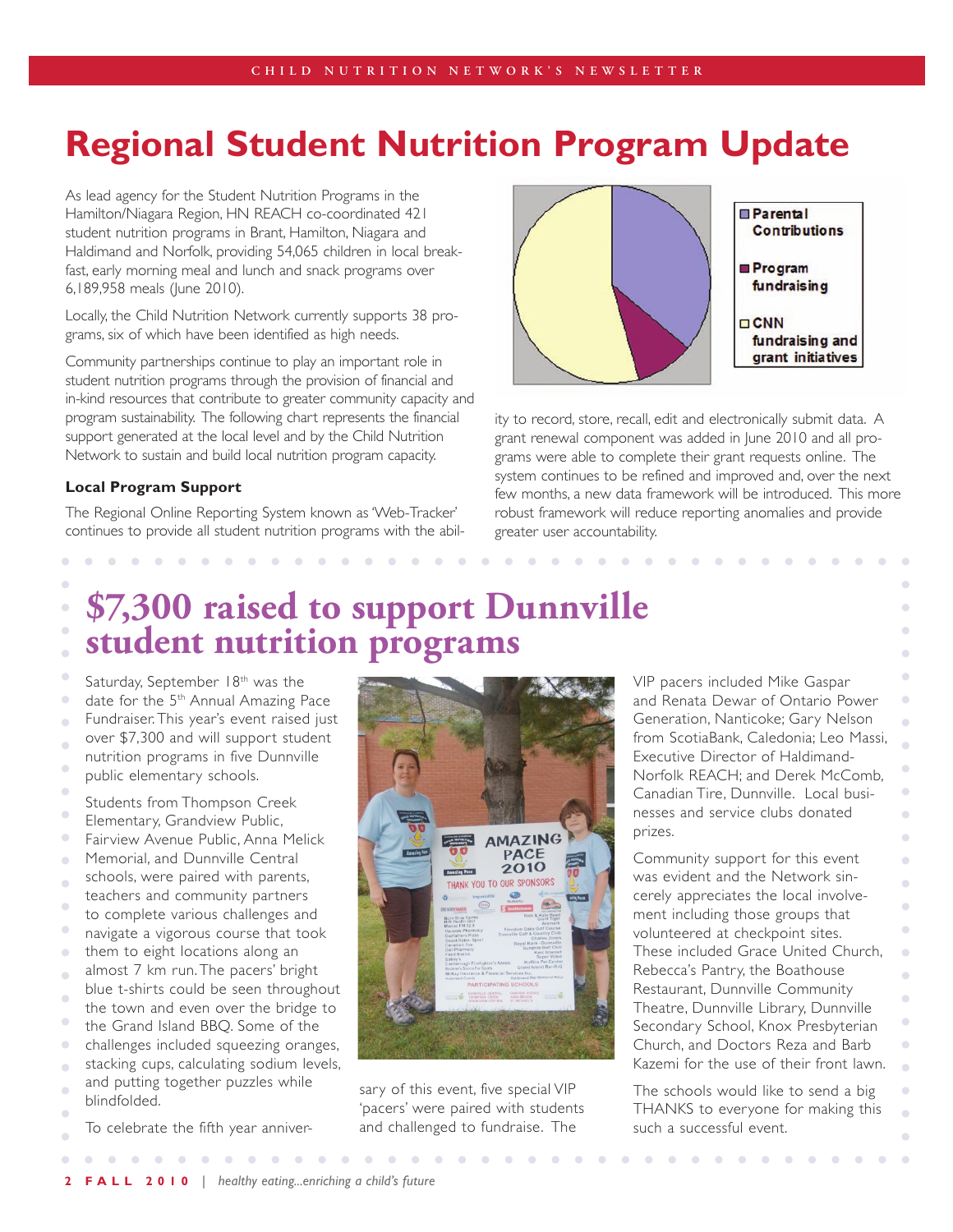## **In a Fundraising Slump?**

#### **These are ideas that have worked in other student nutrition programs (SNP) around the province. Try them out for your program.**

- 1. Ask to have a section of your school newsletter dedicated to the student nutrition program. Highlight information about sample foods offered, what kids have to say, or nutrition tips and end with how parents can help through a donation or volunteer time. Children could decorate envelopes to go home with the newsletter and returned with a donation.
- 2. During December and June, a time when most families purchase gifts for teachers, school/ teachers could encourage a donation to the student nutrition program.
- **3.** March is Nutrition Month. Have a tree in the front lobby of the school with cut out fruits and veggies. Ask parents to donate \$5.00 to the SNP. The family name can go on the cut out and hang on the tree.
- 4. For hot lunch or pizza day order forms add on a request for a dona-





tion to the student nutrition program; either a specific amount or to round up their total.

#### **Five Tips for Successful Asking**

1. Success is asking.

Fundraising is a volume business. You have to ask way more people than the

### **TD Grant Opportunity**

Jenn Baker has been helping at Thompson Creek for a few years now and helps to facilitate the Wednesday morning "3 for Me!" snack program. She works for TD Bank Financial Group and was able to take advantage of their 'Caring Together Volunteer Grant Program.' In return for 40 hours of volunteer work, the snack program received a donation of \$500.

Shown in the picture are Jen Baker, Karen Allen (Student Nutrition Committee Chair) and 3 students from the Kindergarten class.

number of donors you need.

2. Be okay with NO!

People's "no" has nothing to do with you. People say no because:

- they have too much on their minds;
- they have given already to someone else; or
- they don't have the money.
- 3. Believe in your cause!

Your belief in the need for a student nutrition program must be bigger than what you fear.

- 4. Ask some people. Don't ask everyone.
- 5. Put yourself in the donor's shoes.

Remember, asking takes practice and requires a team of askers. Successful fundraising requires help form a variety of people willing to ask friends, colleagues, and strangers and give themselves.

*Source: www.grassrootsfundraising.org*